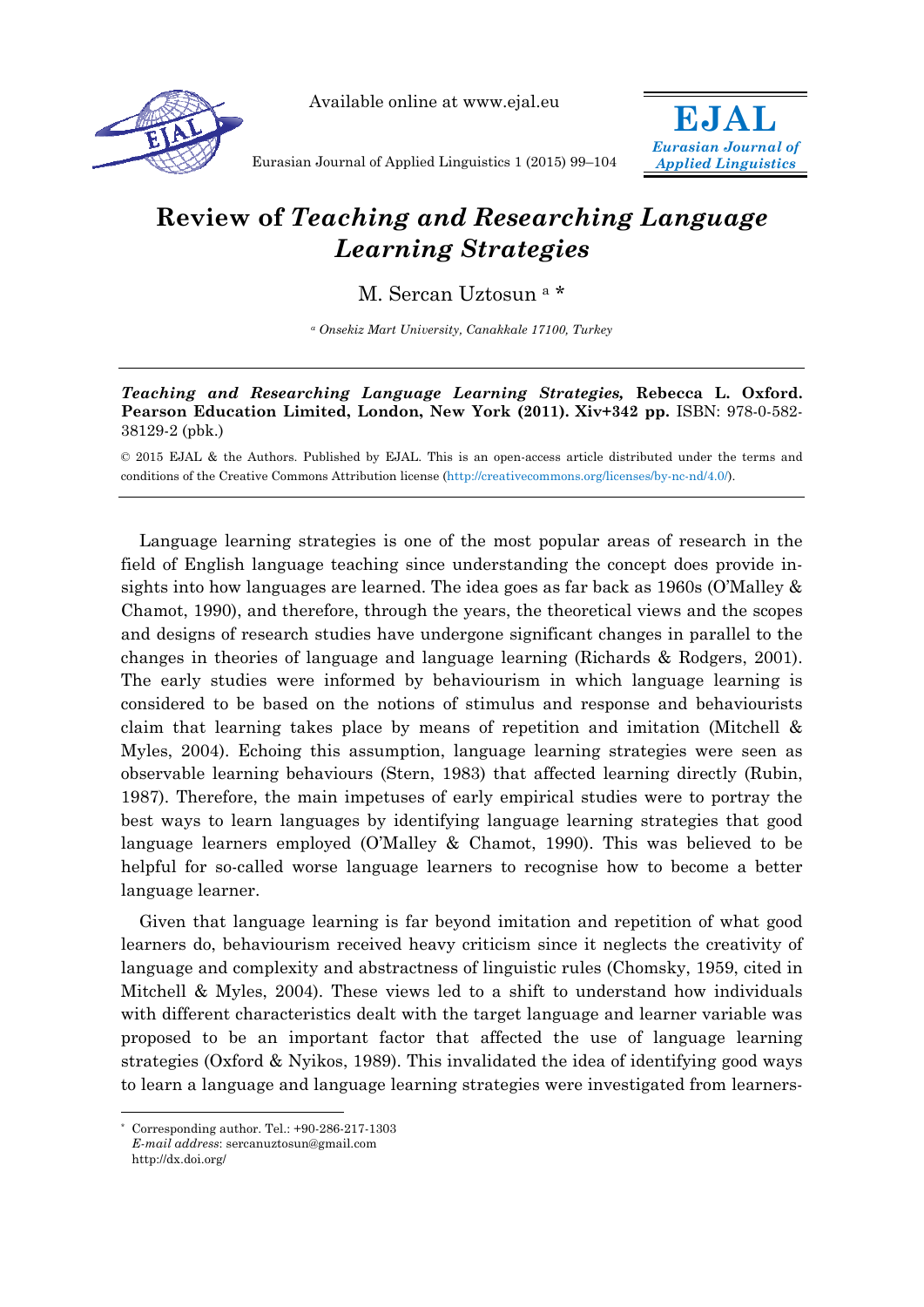as-individual's point of view with reference to the fact that each learner has different characteristics that influence language learning process.

Two books by O'Malley and Chamot (1990) and Oxford (1990) were a turning point in the area of language learning strategies. O'Malley and Chamot relate language learning strategies to cognitive theory of learning and highlight the importance of language learning strategies in enhancing comprehension, learning, and retention of the information. Oxford, on the other hand, considers communicative competence as the main goal of language learning and defines learning strategies as "specific actions taken by the learner to make learning easier, faster, more enjoyable, more selfdirected, more effective, and more transferable to new situations" (Oxford, 1990:8). Oxford's emphasis on the concepts such as 'learning for fun', 'affective issues', and 'learner autonomy' provided a new perspective to theorise and investigate language learning strategies.

In her 1990 book, Oxford proposed a language learning taxonomy and introduced a scale called Strategy Inventory for Language Learning (SILL). The taxonomy comprises six strategy categories: memory, cognitive, compensation, metacognitive, affective, and social strategies. Oxford groups memory, cognitive, compensation strategies as direct strategies and metacognitive, affective, and social strategies as indirect strategies. SILL, which is based on this taxonomy, is a 5-point scale that comprises 50 items in six categories mentioned above. Since the reliability of the scale is high across many cultural groups (α=0.93-0.98) (Oxford & Burry-Stock, 1995), SILL attracted many educational researchers and became most widely used scale in strategy research (Chamot, 2005).

Despite its popularity, this initial taxonomy of Oxford has limitations and the research studies in which SILL was implemented identified the strengths and weaknesses of the taxonomy. Firstly, the main limitation is the categorisation of strategies as direct and indirect strategies. Learning is a complicated process in which particular types of strategies affect learning in different ways in different situations. Therefore, it is not possible to consider strategies as having direct or indirect impact on learning. Parallel to this assumption, Hsiao and Oxford's (2002) confirmatory factor analysis did not provide support for categorising strategies as direct and indirect strategies. Secondly, Oxford's categorisation of memory strategies was also limited. In memory strategies, Oxford proposes ten different strategies that are grouped in four categories and SILL comprises items that are relevant to these strategies. However, as pointed out by Goh and Kwah (1997), since there are various other memory strategies that can be used in language learning, SILL cannot test learners' use of memory strategies. Thirdly, in her taxonomy, Oxford does not consider the fact that strategies could be combined and multiple strategies could be implemented to solve a particular language learning problem. This is argued by Macaro (2004) who offers the term 'strategy clusters' to indicate the use of a combination of strategies.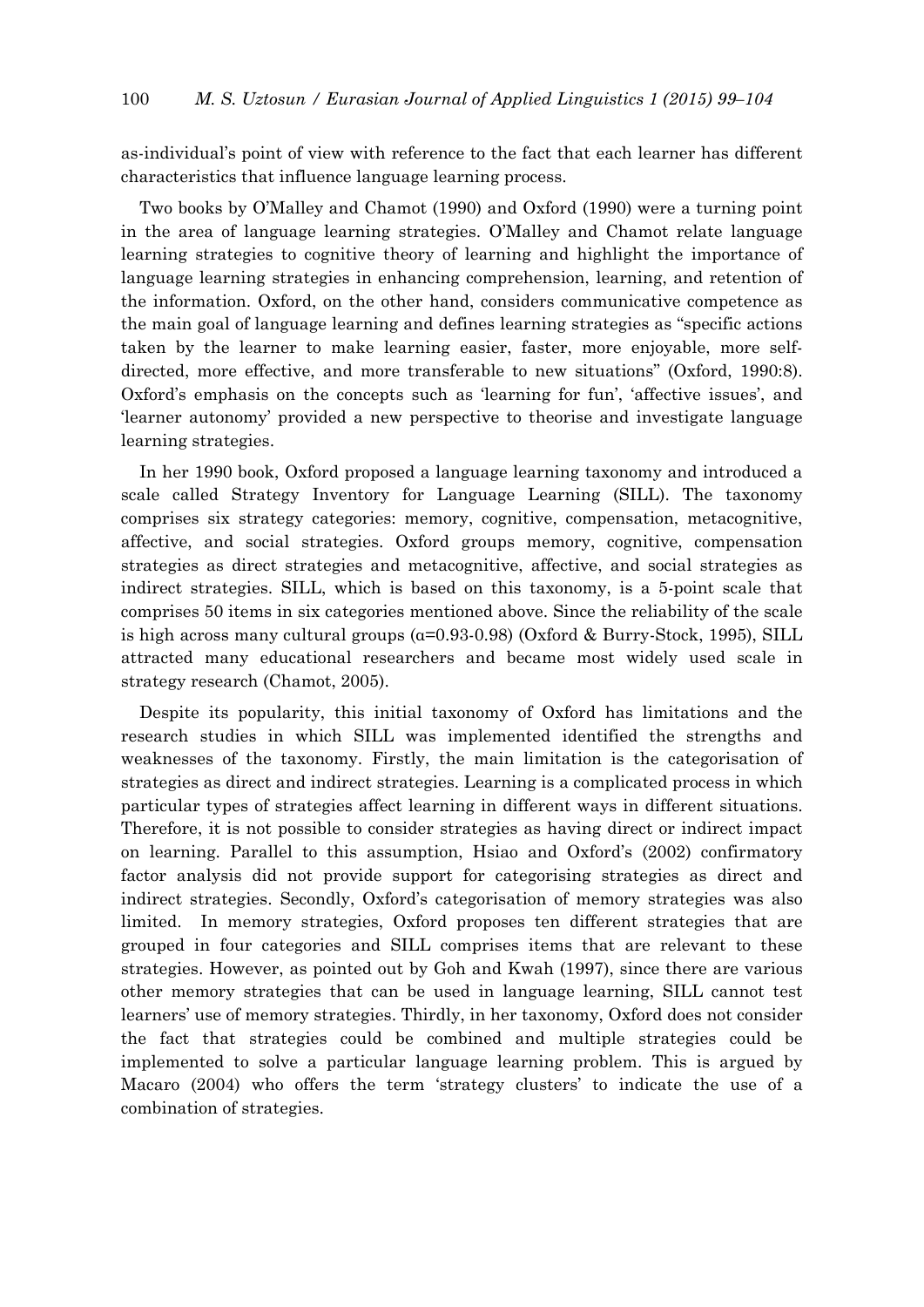The gaps in Oxford's initial taxonomy and the developments in the conceptualisation of language learning strategies in the last two decades made it necessary to develop a new model to teach and investigate the concept. Oxford's recent book, 'Teaching and Researching Language Learning Strategies', addresses this gap and introduces a new language learning strategy model: The Strategic Self-Regulation (S2R). As the name suggests, the model is mainly informed by self-regulated language learning theory because Oxford considers self-regulation as "one of the most exciting developments in second or foreign language learning" (p.7). Pintrich's (2000) definition of self-regulation provides a thorough description of the concept:

"An active, constructive process whereby learners set goals for their learning and then attempt to monitor, regulate, and control their cognition, motivation, and behavior, guided and constrained by their goals and the contextual features in the environment" (p. 453)

Informed by self-regulation, the  $S^2R$  model shifted the focus of language learning strategies to the assumption that "learners actively and constructively use strategies to manage their own learning" (p.7).

There are important differences between the S<sup>2</sup>R Model and Oxford's 1990 taxonomy. Firstly, in the S2R Model, Oxford disregards the categories of memory, compensation, and social strategies and groups compensation and social strategies under a new category called 'sociocultural-interactive'. In this category, she emphasises the role of 'culture' and includes strategies that are used to 'deal with sociocultural contexts and identities'. The second new perspective is the emphasis of the S2R Model on the use of meta-strategies. Unlike other taxonomies and models, this model includes meta-strategies for each strategy dimension, including metacognitive strategies, meta-sociocultural-interactive strategies, and meta-affective strategies. Oxford provides a rationale for this theory by asserting that metaknowledge is not only relevant to cognitive strategies but also affective and sociocultural-interactive ones. This is because deploying any type of strategy requires using a meta-strategy which "help[s] the learner know whether and how to deploy a given strategy and aid[s] in determining whether the strategy is working or has worked as intended" (p.18). Thirdly, in her 1990 taxonomy, Oxford introduces strategies in phrases such as 'paying attention', 'setting goals and objectives' some of which are ambiguous. However, in the S<sup>2</sup>R Model, Oxford provides basic functions of each strategy (e.g. paying attention to cognition more broadly) and sample tactics associated with the related strategy (e.g. I pay attention to the explanation in every lesson, because it is important for doing the exercises) which provides a better understanding of the function of these strategies. It is noteworthy that these tactics are flexible in nature and could be adapted in different contexts.

The book, 'Teaching and Researching Language Learning Strategies', comprises four sections: 'S2R Model of language learning', 'Authentic Uses of Strategy Assessment and Strategy Assistance', 'Researching Learning Strategies', and 'Resources'. In the initial chapter of Section One (Chapters 1-4), the author introduces the concept of self-regulation and defines 'self-regulated second language (L2) learning strategies' as "deliberate, goal-directed attempts to manage and control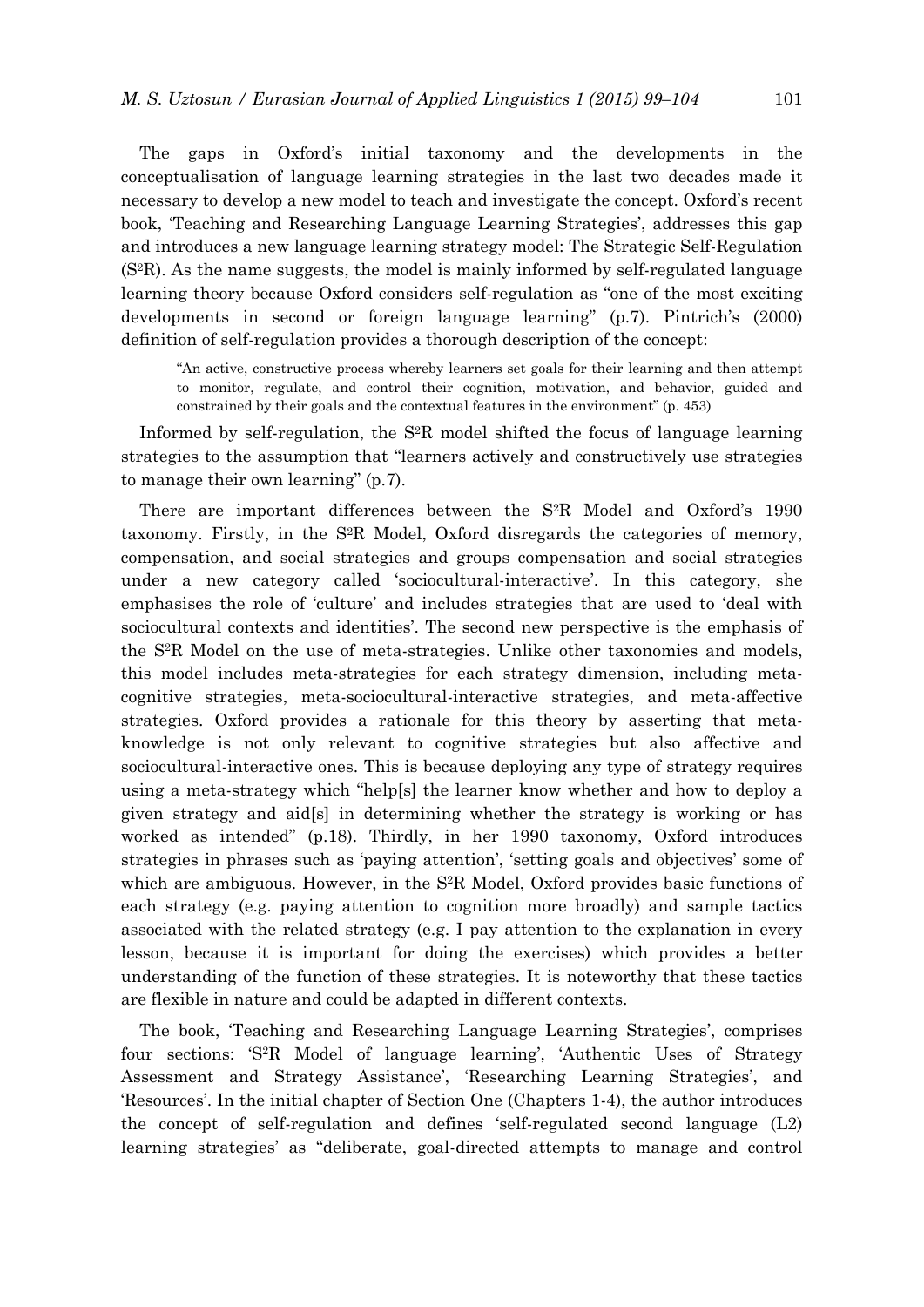efforts to learn  $L2$ " (p.12). Oxford provides a rationale for including a 'meta-strategy' for each strategy category and supports this idea by outlining the characteristics of the S2R Model in detail and revisiting the relevant concepts such as 'mediated learning' (p.27), 'deep approach' (p.29), and 'learning styles' (p.37).

In the following chapters of this section (Chapters 2-4), Oxford discusses the three dimensions of the S2R Model: a) cognitive, b) affective, and c) sociocultural-interactive. These chapters are structured similarly and comprise five sub-divisions: a) introducing each dimension through metaphors, b) explaining the meta-strategy, c) explaining the strategy, d) discussing the relevant theories and concepts, e) providing a summary and concluding remarks. Using metaphors by referring to the relationship between managers (meta-strategy) and workers (strategy) seems useful as it allows readers to recognise the distinction between the functions of strategy and metastrategy.

In Section Two (Chapters 5-6), Oxford deals with research and teaching issues of language learning strategies. In Chapter 5, she explains different data collection methods such as observations, verbal reports, colour-coding, learner portfolios, interviews, discourse analysis, and questionnaires and discusses the advantages and limitations of each method. She also introduces a number of popular scales that can be implemented in quantitative research studies and explains the quality issues with reference to the concept of measuring validity and reliability in quantitative research. This chapter is a useful resource especially for novice researchers who are interested in language learning strategy research as it provides detailed information about issues that should be taken into consideration in investigating the concept. In Chapter 6, before discussing strategy instruction, Oxford underlines that strategy teaching is not limited to direct and teacher-led strategy instruction but addresses the fact that "different learners, given their varied learning needs and proficiency levels, often require different sets of strategies and different kinds of strategy assistance" (p.175). This indicates that, according to the S2R Model, teachers should perceive that individuals with different characteristics may need different types of teaching instruction. Therefore, before providing instruction, teachers should recognise the characteristics of the learners such as their needs, wants, expectations, and learning styles and provide appropriate teaching instructions. Oxford emphasises culture as one of the important factors that should be considered in strategy instruction and provides some examples of good strategy instruction. The chapter also deals with factors to consider in strategy instruction and presents a strategy instruction cycle that comprises six stages (p.184). Instructors who wish to incorporate strategy instruction to their classrooms will find this chapter useful as it provides practical insights that could be helpful in designing strategy instruction.

Section Three (Chapters 7-8) is a guide to conduct research on self-regulated L2 learning strategies and a review of previous studies focused on six language areas: reading, writing, listening, speaking, vocabulary, and grammar. In Chapter 7, Oxford goes beyond the research issues that are discussed in Chapter 5 and introduces different paradigms relevant to strategy research by introducing ontological and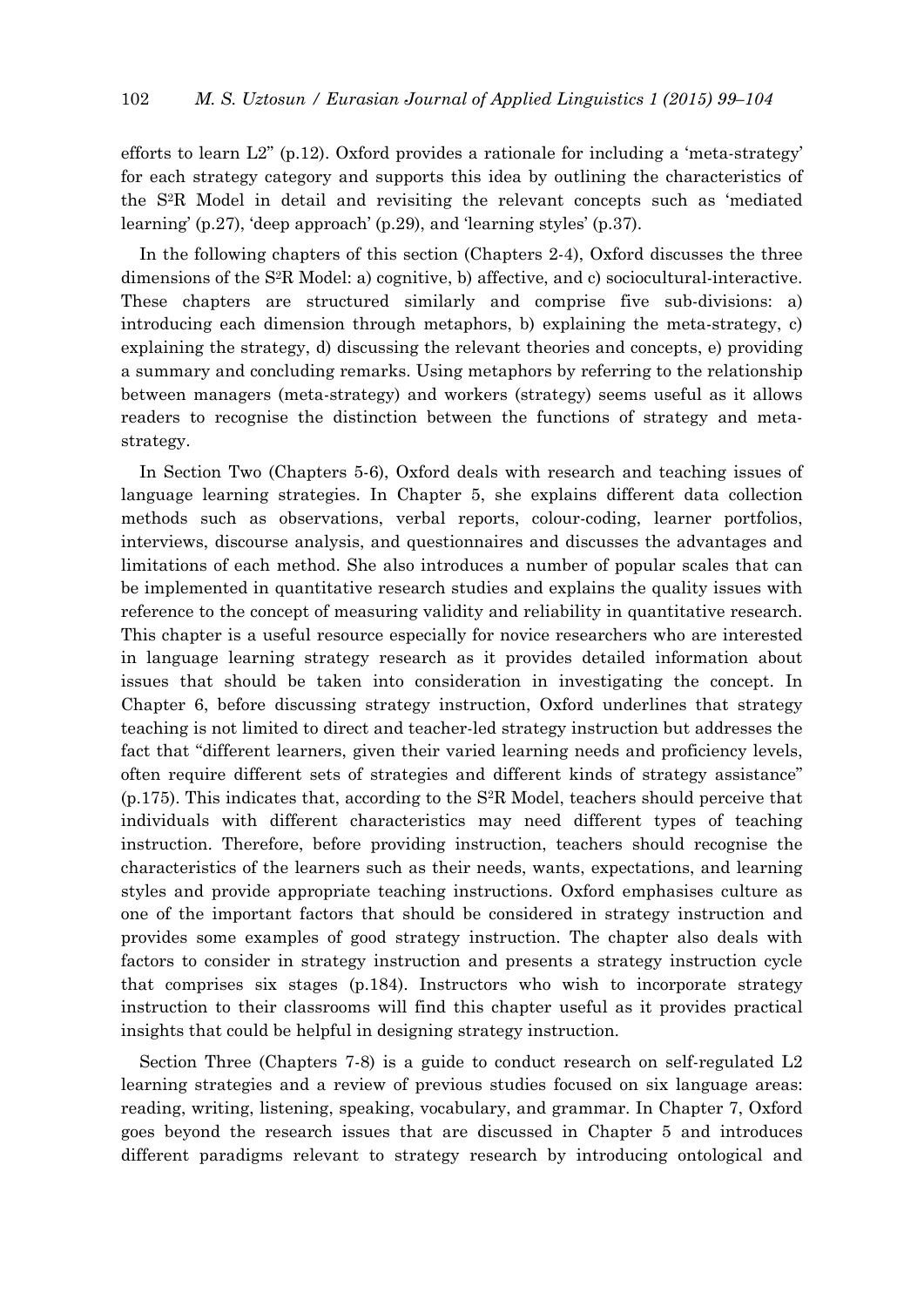epistemological viewpoints of positivism, post-positivism, constructivism, poststructuralism, and pragmatism. Oxford links these worldviews to research methodologies which are introduced in three sub-divisions of this chapter: (a) quantitative, (b) qualitative, and (c) mixed methods studies. In presenting the differences of these methodologies, Oxford describes research methods, models, and validity of each methodology. These sub-divisions offer a practical overview for conducting strategy research, in that the author provides some examples of how to use particular methodologies and briefly illustrates the designs, results, and conclusions of the previous studies. Researchers could find this information very useful as it offers a comparison of the research studies that used different methodologies to investigate language learning strategies. In Chapter 8, Oxford synthesises the findings of previous studies and introduces some theories that are relevant to reading, writing, listening, speaking, vocabulary learning, and grammar learning strategies. This chapter also points to some research gaps which could be addressed in future research studies. These issues are worth considering when designing a strategy research with a focus on particular language areas.

Section Four (Chapter 9) is a short chapter that comprises two parts. In Part One, Oxford revisits the major aspects of the S2R Model and displays its four dimensions in which the learner is the central focus of the learning process (p. 267). In Part Two, she introduces some useful resources for researchers, such as professional associations, journals, online bibliographies, and databases.

All in all, this book offers new perspectives on teaching and investigating language learning strategies and is a highly relevant and practical resource for teachers, teacher educators, and researchers. The book provides useful insights into how to teach language learning strategies. Furthermore, it exposes the gaps in strategy research which could be addressed in future research studies and offers detailed guidance on how to investigate the concept which could be very helpful, especially for novice researchers. This book has already attracted researchers to investigate language learning strategies in the S<sup>2</sup>R Model's perspective (e.g. Griffiths et al., 2014; Harish, 2014; Ma & Oxford, 2014) and this empirical tendency will provide different stakeholders with a better understanding of the relevant concepts and allow for generating practical implications to improve the effectiveness of language learning.

## **References**

- Chamot, A. U. (2005). Language learning strategy instruction: Current issues and research. *Annual Review of Applied Linguistics, 25*, 112-130. **http://doi.org/dq5mts**
- Goh, C., & Kwah, P. F. (1997). Chinese EFL students' learning strategies: A look at frequency, proficiency and gender. *Hong Kong Journal of Applied Linguistics, 2,* 39-53.
- Griffits, C., Oxford, R. L., Kawai, Y., Kawai, C., Park, Y. Y., Ma, X., Meng, Y., & Yang, N. (2014). Focus on context: Narratives from East Asia. *System, 43,* 50-63. **http://doi.org/vss**